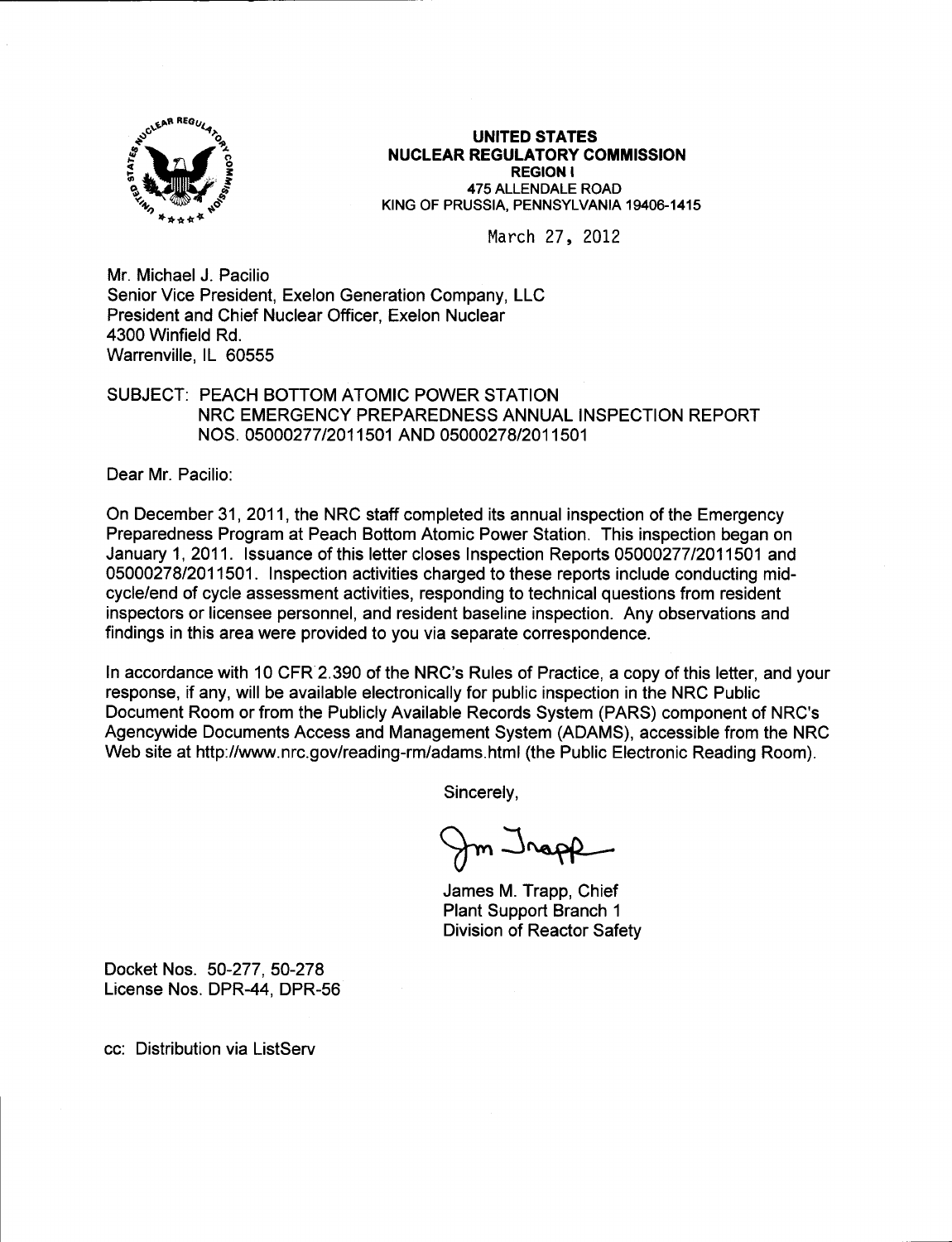Mr. Michael J. Pacilio Senior Vice President, Exelon Generation Company, LLC President and Chief Nuclear Officer, Exelon Nuclear 4300 Winfield Rd. Warrenville, lL 60555

## SUBJECT: PEACH BOTTOM ATOMIC POWER STATION NRC EMERGENCY PREPAREDNESS ANNUAL INSPECTION REPORT NO. 05000277 12011 501 AND 05000278/2011501

Dear Mr. Pacilio:

On December 31, 2011, the NRC staff completed its annual inspection of the Emergency Preparedness Program at Peach Bottom Atomic Power Station. This inspection began on January 1,2011. lssuance of this letter closes Inspection Reports 050002771201 1501 and 05000278/2011501. lnspection activities charged to these reports include conducting midcycle/end of cycle assessment activities, responding to technical questions from resident inspectors or licensee personnel, and resident baseline inspection. Any observations and findings in this area were provided to you via separate correspondence.

In accordance with 10 CFR 2.390 of the NRC's Rules of Practice, a copy of this letter, and your response, if any, will be available electronically for public inspection in the NRC Public Document Room or from the Publicly Available Records System (PARS) component of NRC's Agencywide Documents Access and Management System (ADAMS), accessible from the NRC Web site at http://www.nrc.gov/reading-rm/adams.html (the Public Electronic Reading Room).

Sincerely,

/RN

James M. Trapp, Chief Plant Support Branch <sup>1</sup> Division of Reactor Safety

Docket Nos. 50-277, 50-278 License Nos. DPR-44, DPR-56

cc: Distribution via ListServ

DOCUMENT NAME: G:\DRS\Plant Support Branch 1\Crisden\2012 EP\_Security Closeout Letters\PeachBottomCloseout2011rev1.docx ADAMS ACCESSION NUMBER: ML12088A018

| $\boldsymbol{\nabla}$<br><b>SUNSI Review</b> |               | $\triangledown$<br>Non-Sensitive<br>Sensitive |               | $\triangledown$ | <b>Publicly Available</b><br>Non-Publicly Available |  |
|----------------------------------------------|---------------|-----------------------------------------------|---------------|-----------------|-----------------------------------------------------|--|
| <b>OFFICE</b>                                | <b>RI/DRS</b> | <b>RI/DRP</b>                                 | <b>RI/DRS</b> |                 |                                                     |  |
| <b>NAME</b>                                  | CCrisden      | <b>PKrohn</b>                                 | <b>JTrapp</b> |                 |                                                     |  |
| <b>DATE</b>                                  | 3/8/12        | 3/9/12                                        | 3/13/12       |                 |                                                     |  |

OFFICIAL RECORD COPY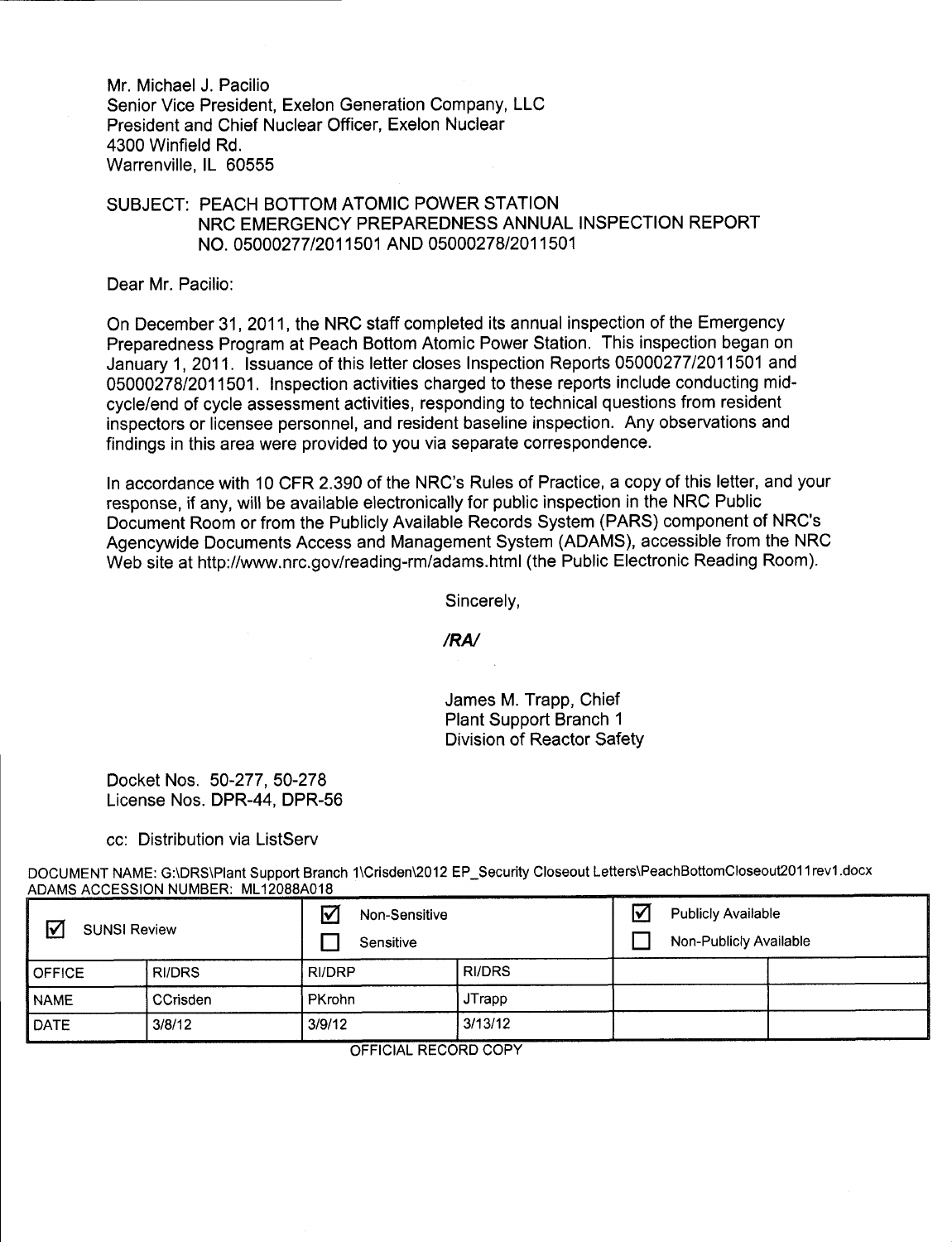M. Pacilio

cc:

- J. Kovalchick, Manager, Site Security
- D. Allard, Director, PA DEP
- T. Levering, MD Emergency Response Director
- G. Cannon, Director, PA Emergency Management Agency (PEMA) and Office of Homeland security Advisor
- A. Lauland, Director, MD Office of Homeland Security
- D. Hammons, RAC Chair, FEMA Region III